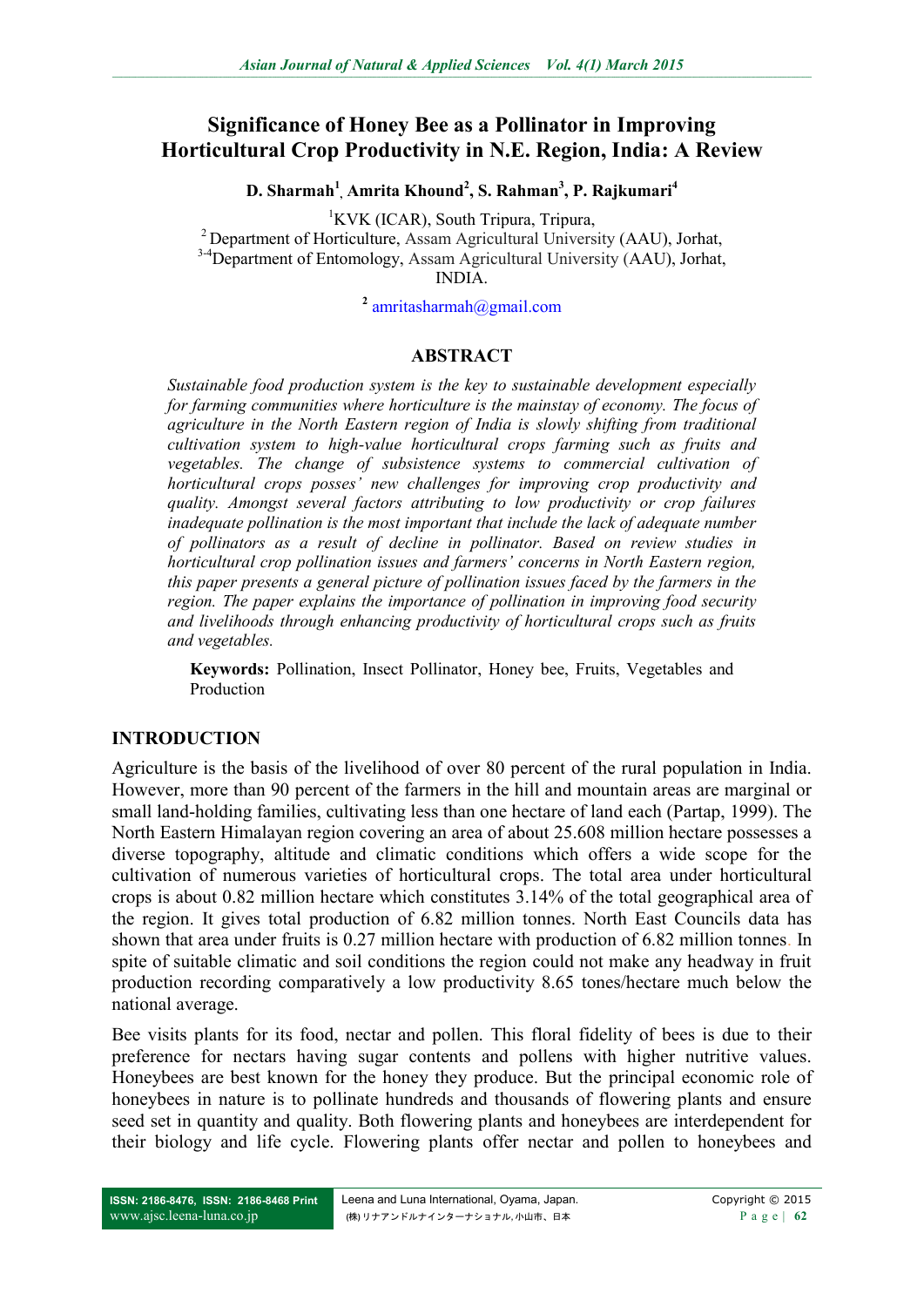honeybees reciprocate their obligation by bringing about pollination, maintaining genetic diversity and continuation of the plant species. But honeybees are still of greater importance to farmers for the pollination service they offer and increase crop yields both qualitatively and quantitatively through pollination.

In the UK, 39 crops grown for fruit or seed are insect pollinated, whereas a further 32 need insect pollination for propagative seed production (Carreck and Williams, 1998). Over 25000 species of bees are found in the world. These include honeybees, bumble bees, stingless bees and solitary bees. Bees are the most effective pollinators of crops and natural flora and are reported to pollinate over 70 percent of the world's cultivated crops. It has also been reported that about 15 percent of the hundred principal crops are pollinated by domestic bees, while at least 80 percent are pollinated by the wild bees (Kenmore and Krell, 1998).

Therefore, it is necessary to explore all possible ways of increasing the sustainable productivity and carrying capacity of the farming systems in order to improve the livelihoods of marginal households (Partap, 1998, 1999). Amongst several factors attributing to increase productivity, the most important of which include the number of bee pollinators. Thus, keeping in view the importance of Bee as an agro-based industry and its role in increasing crop yields through bee pollination this article will review some literature regarding the importance of pollination in improving horticultural crop productivity.

## **EFFECT OF POLLINATION IN IMPROVING HORTICULTURAL CROP PRODUCTIVITY**

Many horticultural crops are actually self-sterile and require cross-pollination to produce seeds and fruit (McGregor, 1976; Free, 1993). But it is not only self-sterile varieties that benefit from cross-pollination, but self-fertile varieties also produce more and better quality seeds and fruits if they are cross-pollinated (Free, 1993). Logically, the increase in the cultivation of cross-pollinated horticultural crops will also increase the need for managed pollination. There are two well-known methods for improving crop productivity. The first method is making use of agricultural inputs such as the use of quality seeds or planting material and good cultural practices like timely irrigation, organic and inorganic fertilizers and chemical pesticides to increase yield. The second method includes the use of biotechnological techniques, such as manipulating rate of photosynthesis and biological nitrogen fixation, etc. These conventional techniques ensure healthy growth of crop plants, but work up to a limit. At some stage crop productivity becomes stagnant or declines with additional inputs for the known agronomic potentials of crop will have been harnessed (Partap and Partap, 1997).

Nearly 70 percent of the cultivated crops all over the world are cross-fertile and depend on insects like honeybees for pollination. Insects are the most commonly occurring pollinators of many agricultural and horticultural crops. Different kinds of insect pollinators such as bees, flies, beetles, butterflies, moths and wasps are important pollinators of many crops. Of all the pollinating insects, honeybees are considered as the most efficient and reliable crop pollinators. The beekeeping industry has rarely put itself forward as a Key Factor in agricultural production. For instance, the value provided by the pollination service with respect to US agriculture alone is estimated at between US\$ 6 and 14 billion per year (Southwick and Southwick, 1992; Morse and Calderone, 2000). Levin (1984) estimated the US honey bee's value to agriculture to be almost 19 billion dollars, of which around US\$ 10 billion related to the production of crops (fruits, vegetables, nuts) and the remaining US\$ 9 billion mostly for the production of hay. In terms of methodology, Levin multiplied the value of the crop production with the amount of crop production depending on pollination (which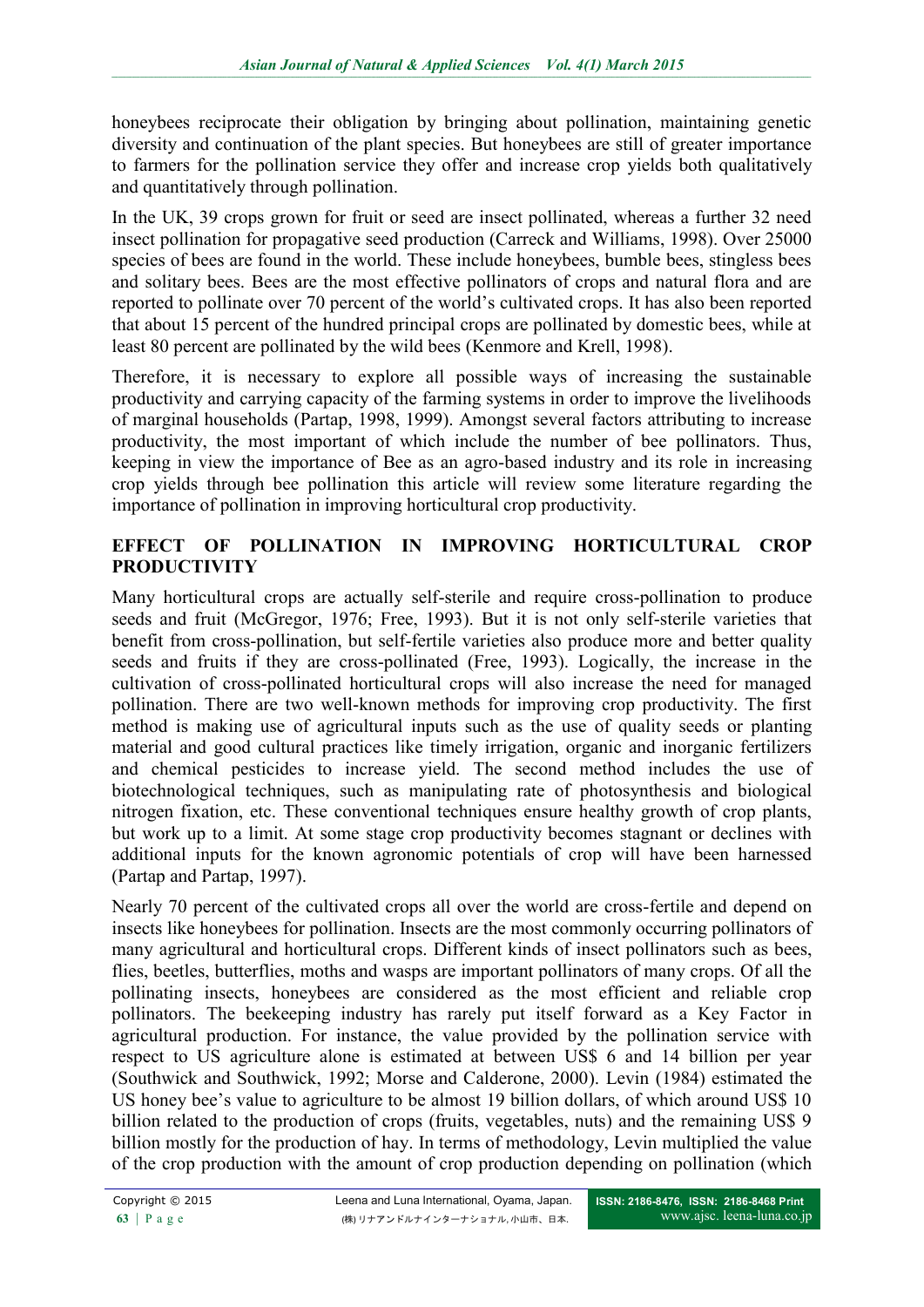ranges from 10% for soybean to 90% for apples). The value of honey bees and bumble bees as pollinators of major selected UK crops for which market statistics are available has been estimated to be £172 million for outdoor crops (rape, beans, tree and soft fruit) and £30 million for glasshouse crops like tomatoes and sweet peppers (Carreck and Williams, 1998). A range of studies have shown that pollination makes a very significant contribution to the agricultural production of a broad range of crops, in particular fruits, vegetables, fibre crops and nuts (e.g. Levin, 1984; Costanza et al., 1997). Dependency of some horticultural crops on insects for pollination is given in the Table1.

| Crops                                   |                       |             |                       |                     |                       |  |  |
|-----------------------------------------|-----------------------|-------------|-----------------------|---------------------|-----------------------|--|--|
| Oil Seeds                               | Percent<br>Dependence | Fruits      | Percent<br>Dependence | Vegetables<br>Seeds | Percent<br>Dependence |  |  |
| Sunflower                               | 100                   | Grape Fruit | 80                    | Pumpkin             | 90                    |  |  |
| Safflower                               | 100                   | Lemon       | 20                    | Water Melon         | 70                    |  |  |
| Rape Seed                               | 100                   | Lime        | 30                    | Vegetable<br>Seed   | 100                   |  |  |
| Niger<br><b>State Contract Contract</b> | 100<br>___            | Strawberry  | 40                    |                     |                       |  |  |

**Table 1. Dependence of some crops on insects for pollination is as under:**

(Source: American Bee journal, 1989)

These results confirm the usefulness of bee pollination and its role in increasing crop productivity and improving the quality of fruits and seeds.

## **INADEQUATE POLLINATION AND CROP PRODUCTION**

Amongst several factors attributing to low productivity, the most important is the lack of adequate pollination for that the overall productivity of many upland crops is going down. The worst affected crops are the horticultural crops like fruit, particularly apples, and offseason vegetables that are the hope of the region in terms of providing farmers with cash income and underpinning development efforts. This reduction in productivity is taking place despite extensive efforts at extension and information to support improvements in a range of management practices, and strong support for the introduction of successful commercial varieties. The experiment has showed that among the several factors affecting hill crop productivity pollination plays an important role. Evidence of this emerging pollination problem has been documented in a series of field studies carried out by ICIMOD across the Himalayan region (Partap, 1998; Partap and Partap, 2000, 2001; Partap *et al.,* 2000).

## **ROLE OF BEE POLLINATOR IN CROP PRODUCTIVITY**

Honey bees, another important insect, that render very valuable ecological services like pollinating wild and cultivated plant species besides producing honey, and their advanced eusocial behaviour has always been a source of fascination for mankind. They are the most efficient pollinators of cultivated crops because their body parts are especially modified to pick up pollen grains, they have body hair, have potential for long working hours, show flower constancy, and adaptability to different climates (Free, 1993). The honey bee is undoubtedly the best known insect species that contributes most to the pollination of entomophilous crops in Canada (CAPA 1995). The native European honey bee (*Apis*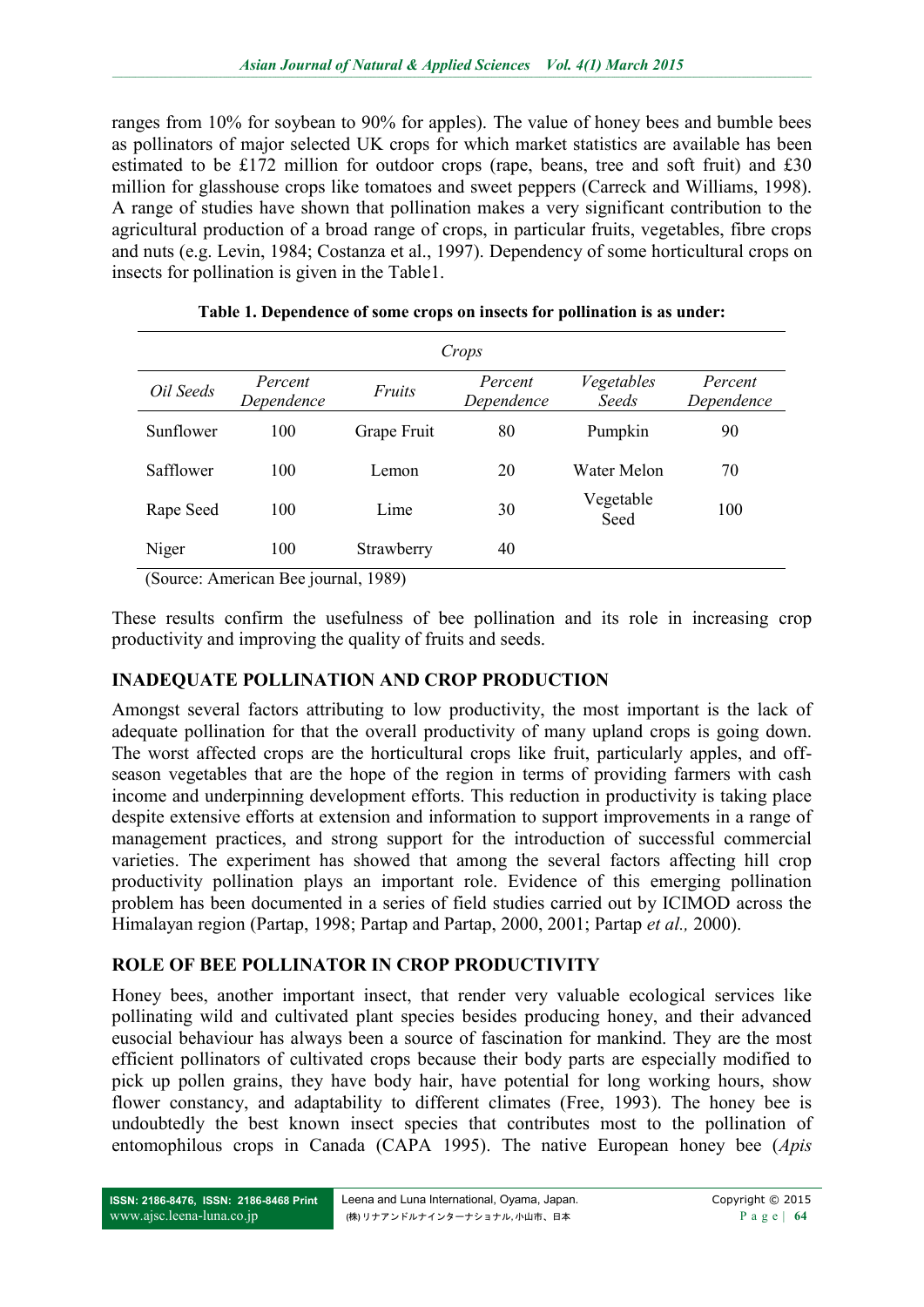*mellifera*) is undoubtedly the insect species that contributes most to crop pollination (Williams 1994).

Honey bees are the most common pollinator in agriculture due to the relative ease in which humans can keep and move them around. It is estimated that honey bees are worth \$14.6 billion to the agricultural industry (Morse and Calderone, 2000) and contribute to 1/3 of the food we eat (McGregor, 1976). Honey bees may be more effective pollinators due to their colony size (up to 60,000 honey bee workers in the summer), but native bees are also important pollinators and in some cases are more efficient than honey bees at the individual level. However, the quantity of native bees is declining across the US (Status of Pollinators in North America, 2007), increasing agriculture's reliance on beekeeper managed honey bees.

Equally interesting is the adoption of apiculture as a new enterprise by many people. The impact on fruit productivity due to honey bees is given in the Table 2. Pollination using honeybees is the most cost-effective method for pollinating apple and other fruit crops. Use of beekeeping is, therefore, the most promising method of horticultural crop pollination in the north eastern region. Research has shown that pollination by honey bees increases fruit set, enhances fruit quality and reduces fruit drop in apple (Dulta and Verma, 1987), peach, plum, citrus, kiwi (Gupta *et al.*, 2000) and strawberry (Partap, 2000; Partap *et al.,* 2000). Bee pollination did not only increase the fruit set but also reduced fruit drop in apple, peach, plum and citrus (Dulta and Verma, 1987; Partap, 2000; Partap *et al.,* 2000). Reports have also indicated an increase in fruit juice and sugar content in citrus fruits (Partap, 2000). In strawberry, bee pollination reportedly reduces the percentage of misshapen fruits (Partap, 2000). It has been estimated that the benefit of using honeybees for enhancing crop yields through cross-pollination is much higher than their role as producers of honey and beeswax. Various estimates have been made to prove the economic value of honeybees in agriculture in developed countries (Table 2). Experiments on effect of bee pollination on various crops were conducted by Central Bee Research and Training Institute and various Agricultural Universities under All India Coordinated Project on Honeybee Research and Training (ICAR). The impact on vegetable seed production due to honey bees is given in the Table 3. The experiment have showed that honeybee pollination enhanced seed production and quality of seed in various vegetable crops such as cabbage, cauliflower, radish, broad leaf mustard and lettuce (Partap and Verma, 1992; 1994; Verma and Partap,1993;1994).

| Crop       | <i>Increase In</i><br>Fruit Set (%) | Increase In Fruit<br><i>Weight</i> $(\%)$ | Increasein Fruit Size<br>(Length, Diametre) (%) | References               |
|------------|-------------------------------------|-------------------------------------------|-------------------------------------------------|--------------------------|
| Apple      | 10                                  | 33                                        | 15, 10                                          | Verma and<br>Dulta, 1998 |
| Peach      | 22                                  | 44                                        | 29, 23                                          | Partap et al.,<br>2000   |
| Plum       | 13                                  | 39                                        | 11, 14                                          | Partap et al.,<br>2000   |
| Citrus     | 24                                  | 35                                        | 9,35                                            | Partap, 2000             |
| Strawberry | 112                                 | 48                                        | Misshapen fruits<br>decreased by 50 percent     | Partap, 2000             |

| Table 2. Impact of honeybee (Apis cerana) pollination on fruit productivity |  |  |
|-----------------------------------------------------------------------------|--|--|
|-----------------------------------------------------------------------------|--|--|

(Source: Verma and Dulta, 1998; Partap *et al*., 2000)

Recent estimates by Morse and Calderone (2000) show that the value of honeybee pollination to crop production in the US is US\$ 14.6 billion and the value of honeybee pollination has been estimated at CAN \$ 1.2 billion in Canadian agriculture (Winston and Scott, 1984), US \$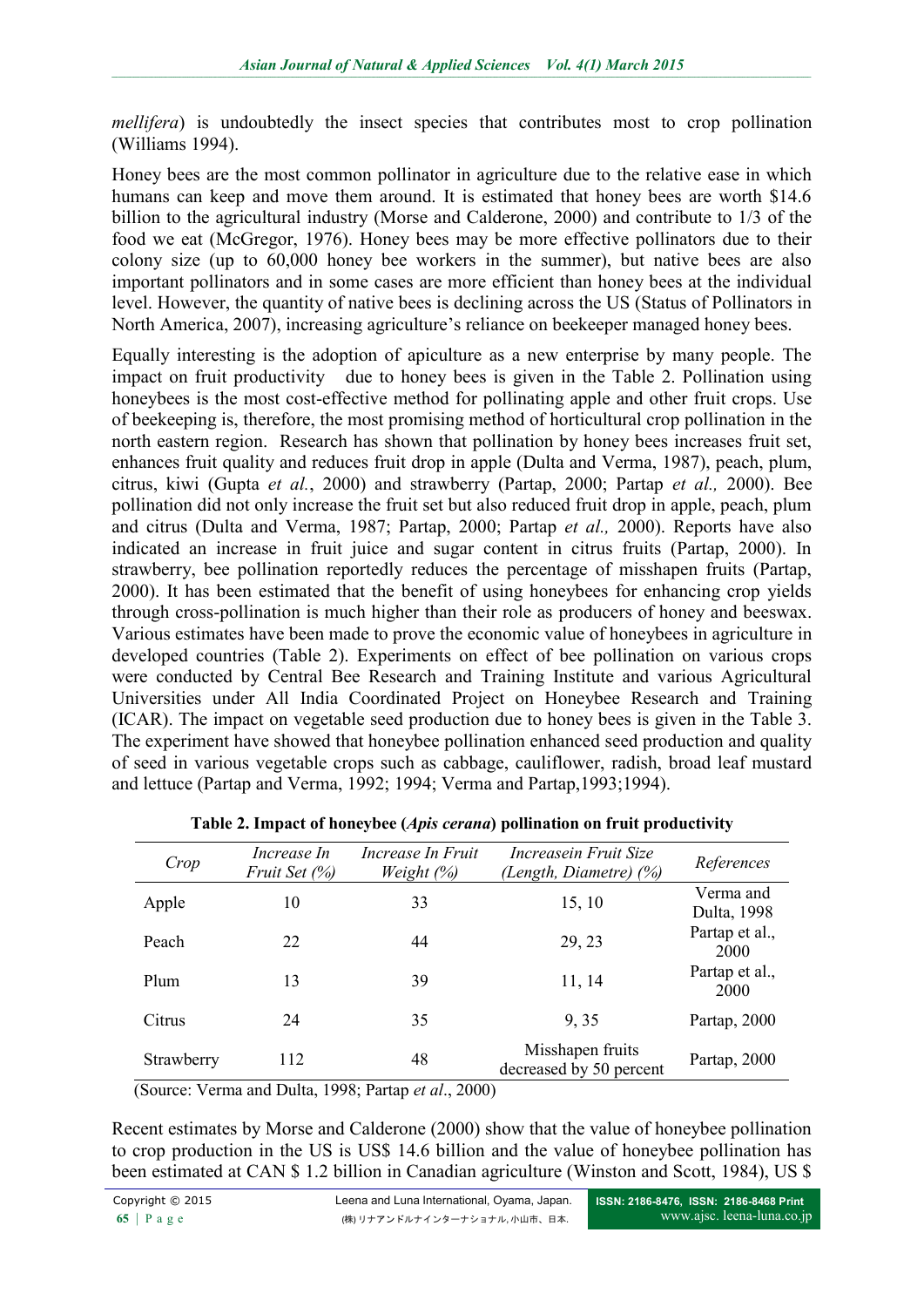3 billion in EEC (Williams, 1992), and US\$ 2.3 billion in New Zealand (Matheson and Schrader, 1987). Cadoret (1992) estimated that the direct contribution of honeybee pollination to increase farm production in 20 Mediterranean countries was US\$ 5.2 billion per year, 3.2 billion in developing countries and two billion in other countries. Similarly, Chen (1993) estimated the value of honeybees to four major crops in China, including cotton, rapeseed, sunflower and tea, at US\$ 0.7 billion. It has been estimated that over three quarters of the world's crops and over 80 percent of all flowering plants depend on animal pollinators, especially bees (Kenmore and Krell, 1998).

Four indigenous species of honey bees are recognized from India, these are *Apis cerana, A. dorsata*, *A. florae* and *A. andreniformes*. The Indian hive bee *Apis cerana* and rock bee *Apis dorsata* are the most abundant and predominant pollinators in the region for cross pollinated crops including vegetables which constitute 46 and 42%, respectively of the total pollinators population. Other insect visitors are little bee *Apis florae (*Bumble bee) *Bombus haemorrhoidalis* and *B. tunicatus* (Carpenter bee), *Xylocopa aestuans* (Alkali bee) *Nomia curuipes* (Leaf cutter bee), *Megachile umbripennis (*Sweet bee), *Halictus albescens (*Drone flies) Ishcodon (*Scutellaris* and *Episyrphus balteatus)*. Promoting use of beekeeping for pollination of horticultural crops will be of benefit to both the beekeeper who will receive money for the pollination services of his honeybees and harvest honey and to the farmer whose income will be increased through boosting crop productivity as a result of pollination services of bees.

| Crop                      | Increase in Pod<br>Setting $(\%)$ | Increase in Seed<br>Setting $(\%)$ | Increase in Seed<br>Weight $(\%)$ |
|---------------------------|-----------------------------------|------------------------------------|-----------------------------------|
| Cabbage                   | 28                                | 35                                 | 40                                |
| Cauliflower               | 24                                | 34                                 | 37                                |
| Radish                    | 23                                | 24                                 | 34                                |
| <b>Broad Leaf Mustard</b> | 11                                | 14                                 | 17                                |
| Lettuce                   | 12                                | 21                                 | 9                                 |

**Table 3. Impact of honeybee (***Apis cerana***) pollination on vegetable seed production**

Source: Partap and Verma, 1992; 1994, Verma and Partap, 1993; 1994.

This will help ensure food security and enhance the livelihoods of both the farmers and the beekeepers. This system of hiring and renting honeybee colonies for apple pollination is being practiced in Himachal Pradesh in northwest Indian Himalayas.

#### **CONCLUSION**

The declining horticultural productivity can be attributed to a number of factors, but pollination plays a crucial role. One can go for use of improved agricultural technologies, such as the use of quality seed, high yielding verities, good agronomic practices like timely irrigation and fertilizers, but without pollination, neither fruit nor seed will be formed. Pollinator scarcity is the main factor responsible for inadequate pollination; this can be overcome by conserving manageable species of honey bees' populations. Promoting use of beekeeping for pollination of horticultural crops will be of benefit to both the beekeeper and to the farmer. Widespread adoption of these practices is unlikely unless there is a general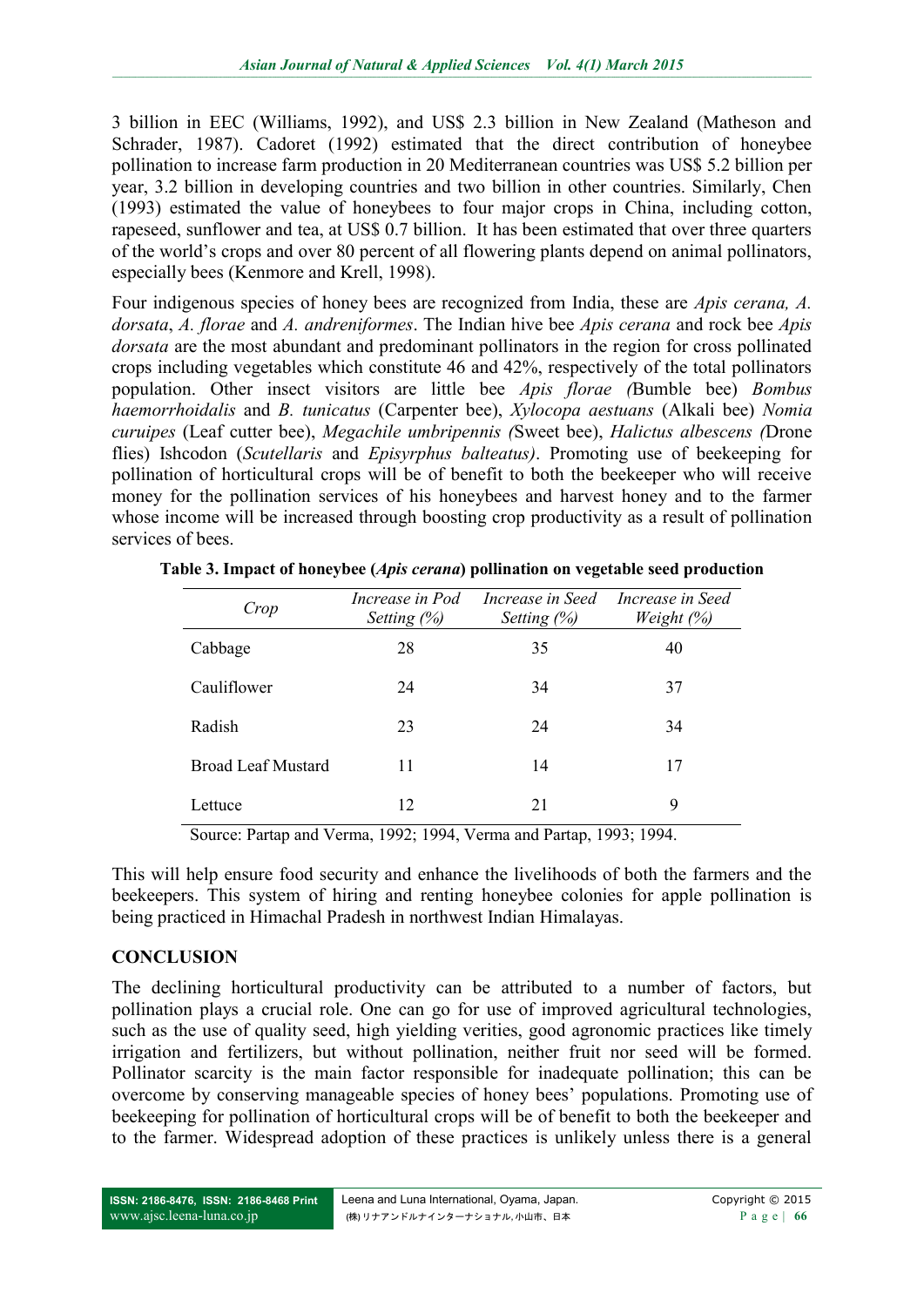appreciation by the production agriculture sector of the ecological and economic benefits of pollinators. The dramatic decline in pollinator populations is a critical issue for production agriculture but it is not yet on the top priority list for many agricultural organizations. Many growers are not aware of how significant the contribution of native pollinators is to the production of their crops and farm profitability. Other challenges include active participation of researcher and extension specialist will help in expansion of use of honey bee rearing for crop pollination.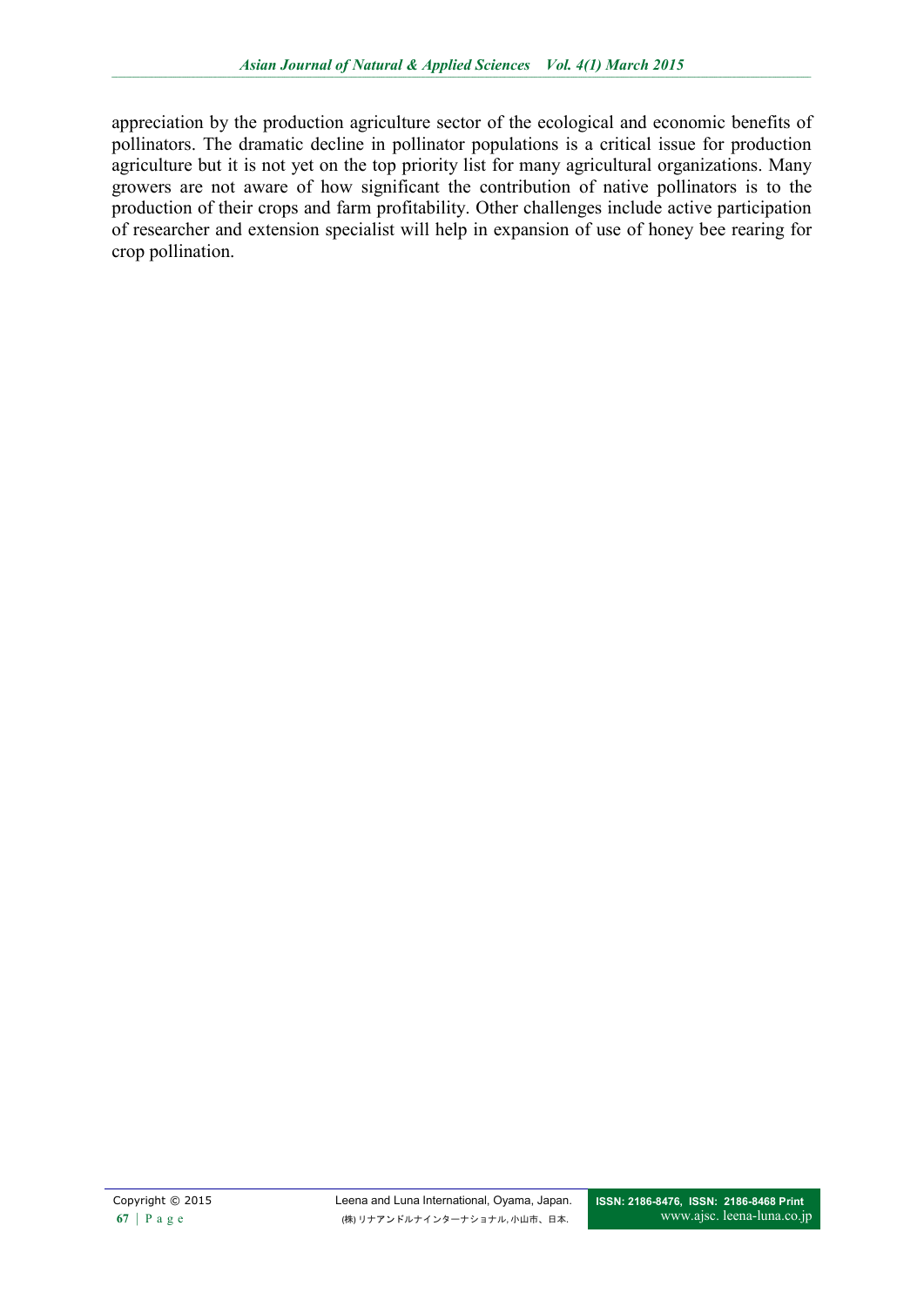#### **REFERENCES**

- [1] Batra, S. W. T. (1985). Bees and pollination in our changing environment. *Apidology, 26*, 361–370.
- [2] Canadian Association of Professional Apiculturists (CAPA). (1995). *A guide to managing bees for crop pollination.* Scarborough: Esstee Graphics.
- [3] Carreck, N. L., & Williams, I. H. (1998). The economic value of bees in the UK. *Bee World, 79*, 115-123.
- [4] Costanza et al. (1997a). The value of the world's ecosystem services and natural capital. *Nature*, *387*, 253-260.
- [5] Dulta, P. C., & Verma, L. R. (1987). Role of insect pollinators on yield and quality of apple fruit. *Indian Journal of Horticulture, 44*, 274-279.
- [6] Free, J. B. (1993). *Insect Pollination of Crops* (2nd Ed). London: Academic Press.
- [7] Gupta, J. K., Rana, B. S., & Sharma, H. K. (2000). Pollination of kiwifruit in Himachal Pradesh. In Asian Bees and Beekeeping: Progress of Research and Development. *Proceedings of the Fourth International Conference, Kathmandu* (p.274).
- [8] Kenmore, P., & Krell, R. (1998). Global perspectives on pollination in agriculture and agroecosystem management. *International Workshop on the Conservation and Sustainable Use of Pollinators in Agriculture, with Emphasis on Bees. Sao Paulo, Brazil.*
- [9] Levin, M. D. (1984). Value of honeybee pollination to United States agriculture*. Am Bee J., 124*, 184-186.
- [10] McGregor, S. E. (1976). *Insect Pollinations of Cultivated Crop Plants*. US Department of Agriculture, Agriculture Handbook (p.496).
- [11] Morse, R. A., & Calderone, N. W. (2000). *The value of honey bees as pollinators of US crops in 2000.* Report Cornell University, Ithaca, New York
- [12] Morse, R. A., & Calderone, N. W. (2000). The value of honey bees as pollinators of U.S. crops in 2000. *Bee Culture, 128*, 1-15.
- [13] Partap, U., & Partap, T. (1997). *Managed Crop Pollination: The Missing Dimension of Mountain Agricultural Productivity.* Mountain Farming Systems' Discussion Paper Series No. MFS 97/1. Kathmandu, ICIMOD.
- [14] Partap, U., & Partap, T. (2000). Pollination of apples in China. *Beekeeping and Development, 54*, 6-7.
- [15] Partap, U., & Partap, T. (2002). *Warning Signals from Apple Valleys of the HKH Region: Productivity Concerns and Pollination Problems,* Kathmandu: ICIMOD, pp 106.
- [16] Partap, U., & Verma, L. R. (1992). Floral biology and foraging behaviour of Apis cerana on lettuce crop and its impact on seed production. *Progressive Horticulture, 24*, 42-47.
- [17] Partap, U., & Verma, L. R. (1994). Pollination of radish by *Apis cerana. Journal of Apicultural Research, 33*, 237-241.